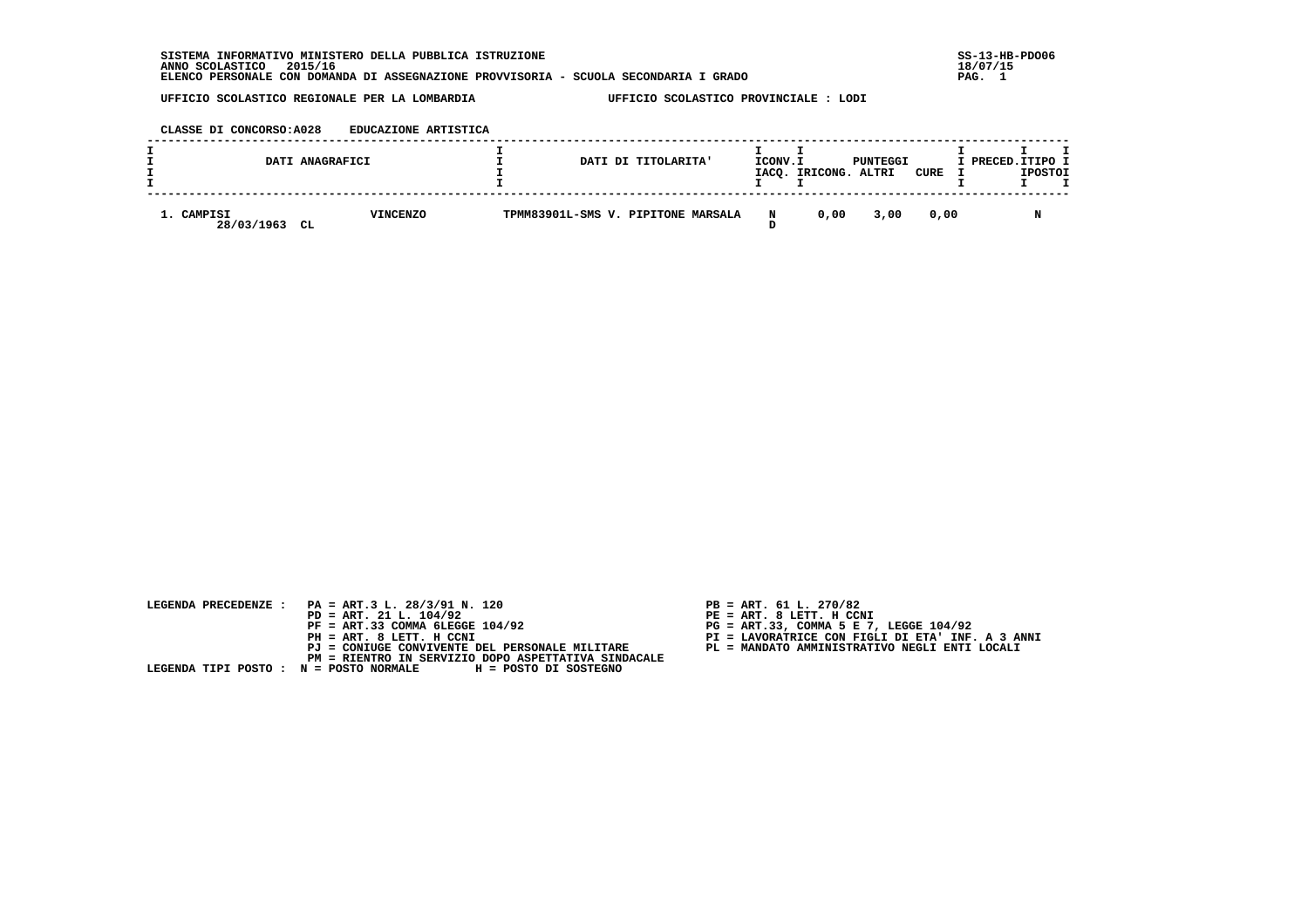## **CLASSE DI CONCORSO:A032 ED. MUSICALE NELLA SCUOLA MEDIA**

|                             | DATI ANAGRAFICI |               |                          | DATI DI TITOLARITA'                 | ICONV.I | IACQ. IRICONG. ALTRI | PUNTEGGI | CURE | I PRECED. ITIPO I | <b>IPOSTOI</b> |  |
|-----------------------------|-----------------|---------------|--------------------------|-------------------------------------|---------|----------------------|----------|------|-------------------|----------------|--|
| 1. MUZIO<br>22/03/1965 MT   |                 | GIOVANNI      | MIMM8DD016-CASA DEL SOLE |                                     | N       | 15,00                | 9,00     | 0,00 |                   | N              |  |
| 2. PASSERA<br>28/03/1964 LO |                 | <b>ANGELO</b> |                          | MIMM8FC01G-VIA DEI GAROFANI - ROZZA | N       | 12,00                | 6,00     | 0,00 |                   | N              |  |
| 3. TAMAGNI<br>16/04/1961 LO |                 | <b>SILVIA</b> |                          | MIMM8A201P-EUGENIO CURIEL - PAULLO  | N       | 9,00                 | 3,00     | 0,00 |                   | N              |  |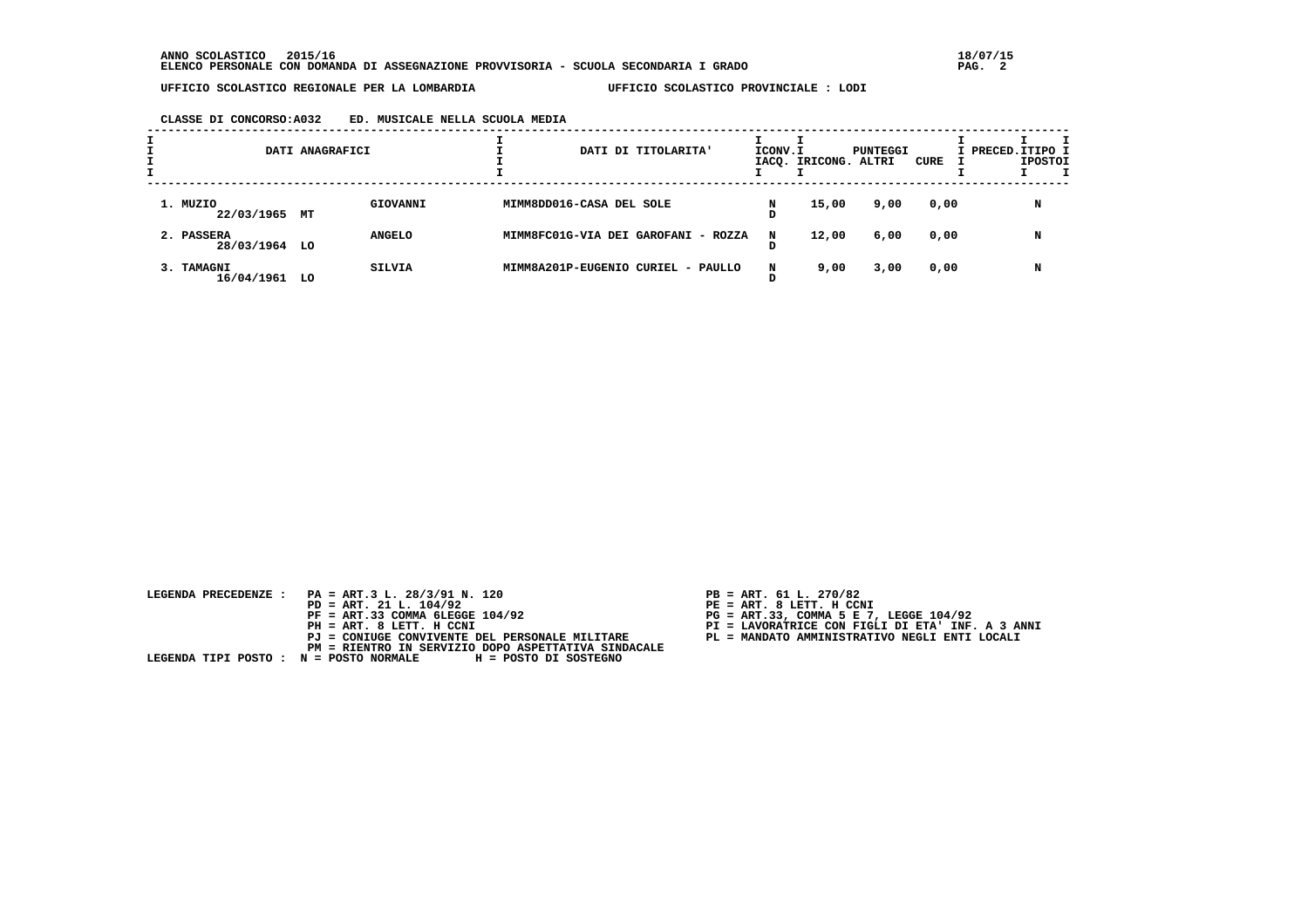**CLASSE DI CONCORSO:A033 ED. TECNICA NELLA SCUOLA MEDIA**

|                             | DATI ANAGRAFICI |                |  | DATI DI TITOLARITA'                  | ICONV.I | IACO. IRICONG. ALTRI | PUNTEGGI | CURE | I PRECED. ITIPO I | <b>IPOSTOI</b> |  |
|-----------------------------|-----------------|----------------|--|--------------------------------------|---------|----------------------|----------|------|-------------------|----------------|--|
| 1. FASOLI<br>11/11/1968 LO  |                 | MARIA MERCEDES |  | CRMM812023-"MICHELANG.BUONARROTI" (V | N       | 6,00                 | 0,00     | 0,00 |                   | N              |  |
| 2. TOSELLI<br>04/06/1968 PC |                 | <b>EMILIA</b>  |  | LOMM81101E-SECONDARIA I GRADO ADA N  | N       | 6,00                 | 0,00     | 0,00 |                   | N              |  |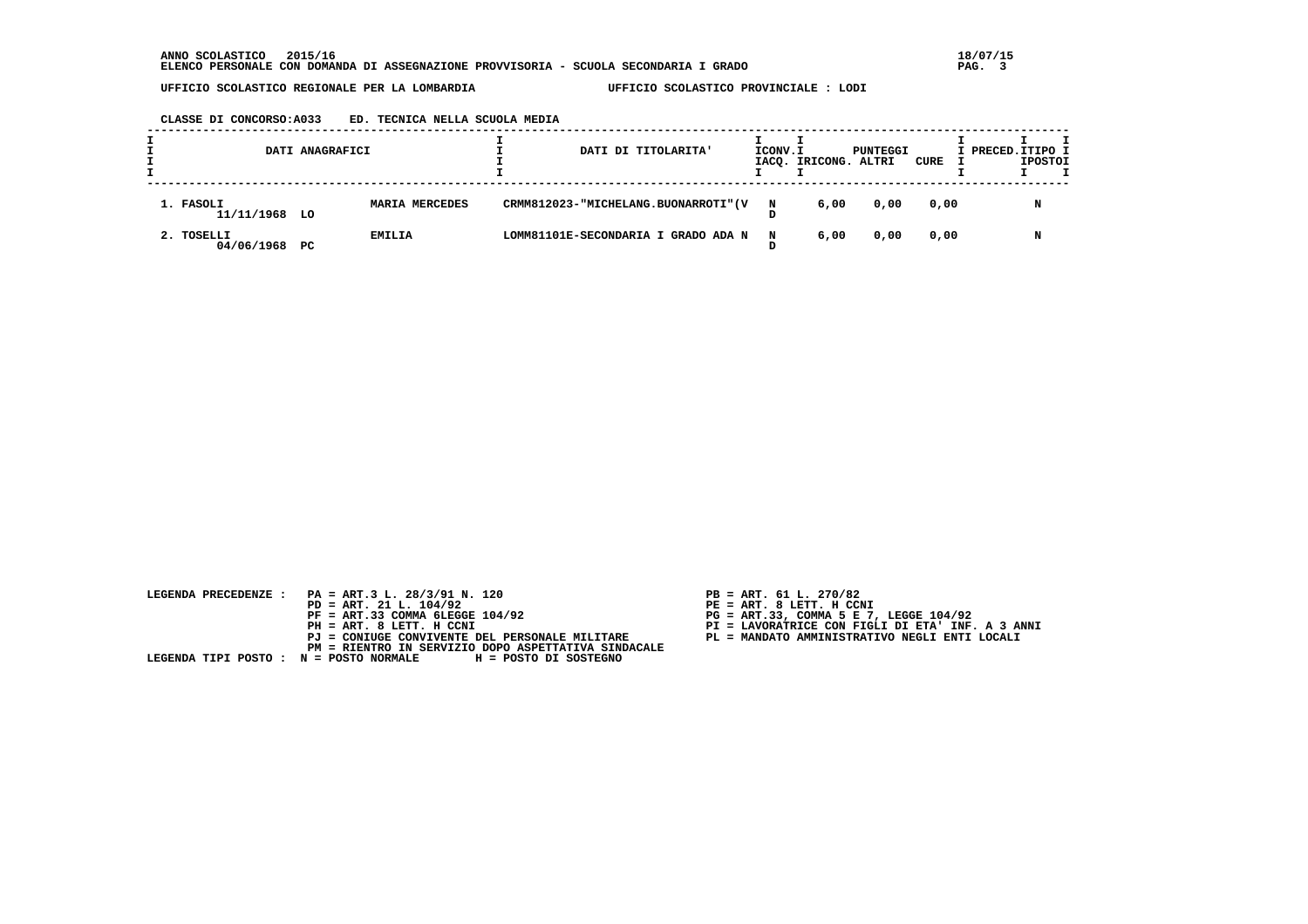**CLASSE DI CONCORSO:A043 ITAL.,STORIA,ED.CIVICA,GEOG.SC.MED.**

|                             | DATI ANAGRAFICI |           |  | DATI DI TITOLARITA'                 |   | ICONV.I<br>IACQ. IRICONG. ALTRI | PUNTEGGI | CURE | I PRECED. ITIPO I | <b>IPOSTOI</b> |  |
|-----------------------------|-----------------|-----------|--|-------------------------------------|---|---------------------------------|----------|------|-------------------|----------------|--|
| 1. BAINI<br>21/02/1979 LO   |                 | VALENTINA |  | BGMM8AD01Q-S.M.S. "GROSSI" TREVIGLI | N | 6,00                            | 0,00     | 0,00 | PG                | N              |  |
| 2. MICRANI<br>22/01/1967 LO |                 | LUISELLA  |  | LOMM80901E-SEC. I GRADO - GRIFFINI  | N | 12,00                           | 6,00     | 0,00 |                   |                |  |

- 
- 
- 
-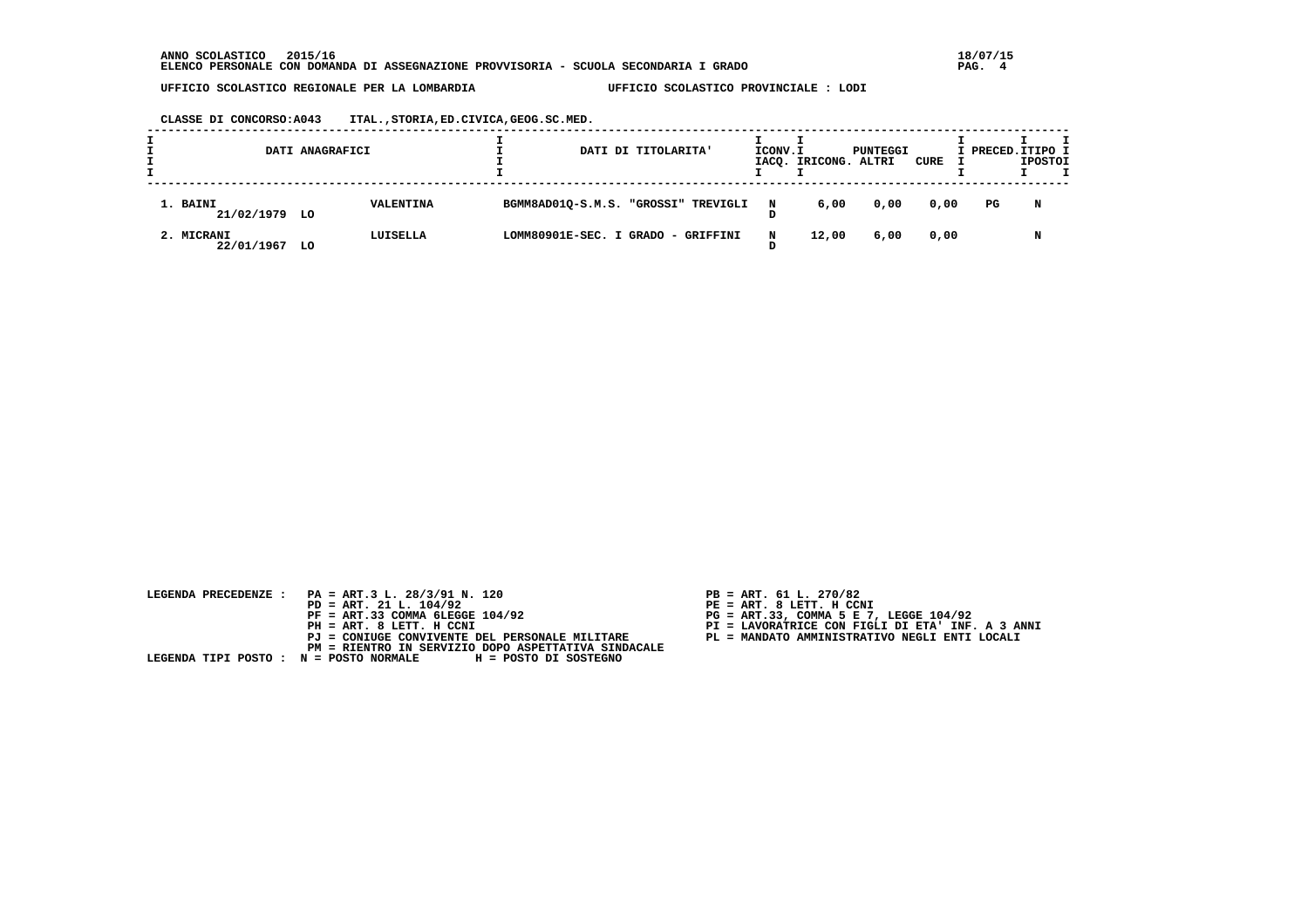#### **CLASSE DI CONCORSO:A345 LINGUA STRANIERA (INGLESE)**

|                           | DATI ANAGRAFICI |                      |                                     | DATI DI TITOLARITA' | ICONV.I     | IACQ. IRICONG. ALTRI | PUNTEGGI | CURE . | I PRECED. ITIPO I | <b>IPOSTOI</b> |  |
|---------------------------|-----------------|----------------------|-------------------------------------|---------------------|-------------|----------------------|----------|--------|-------------------|----------------|--|
| 1. PANCOTTI<br>17/03/1966 | LO              | <b>MARIA ROSARIA</b> | LOMM81701D-SECONDARIA I GRADO- OGNI |                     | $\mathbf N$ | 6,00                 | 0.00     | 0.00   |                   |                |  |